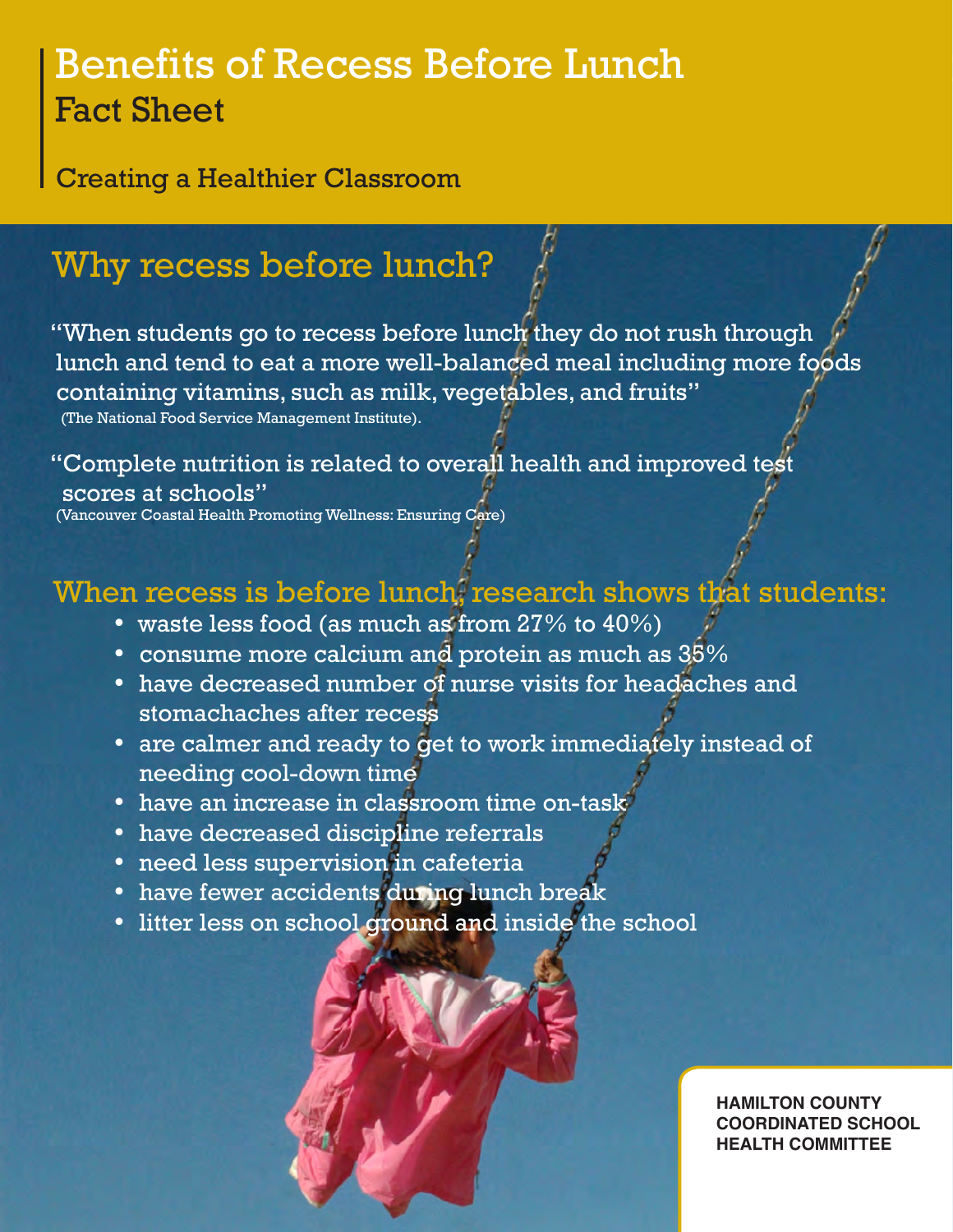# Concerns and Solutions for Implementing Recess before Lunch

### **Concern Solutions Scheduling** ? Start with one or two grades to pilot. - Educate and involve all appropriate people in planning ie. teachers, aides, secretaries, food service, staff, janitors etc. ? See sample schedules from Montana: <http://www.opi.mt.gov/pdf/schoolfood/RBLAssistance.pdf> - Educate students and parents regarding change. **Hand Washing**   $\qquad \qquad$  Install dispensers with hand sanitizing so students can clean their hands as they enter the cafeteria. ? Often a company will donate the dispensers. ? Proceeds from a vending machine that dispenses healthy snacks can pay for the sanitizing liquid. ? Forest Glen Elementary added five minutes to each lunch session so students could use the restrooms and wash their hands before lunch. **Availability of Each class has a bucket in which all the lunches are Homemade Lunches** placed every morning. The bucket goes out in the hall, and a custodian transports all the buckets to the cafeteria and leaves each bucket by a table. ? Lunch Cards also are left on a table, so pupils can collect them as they come in from recess.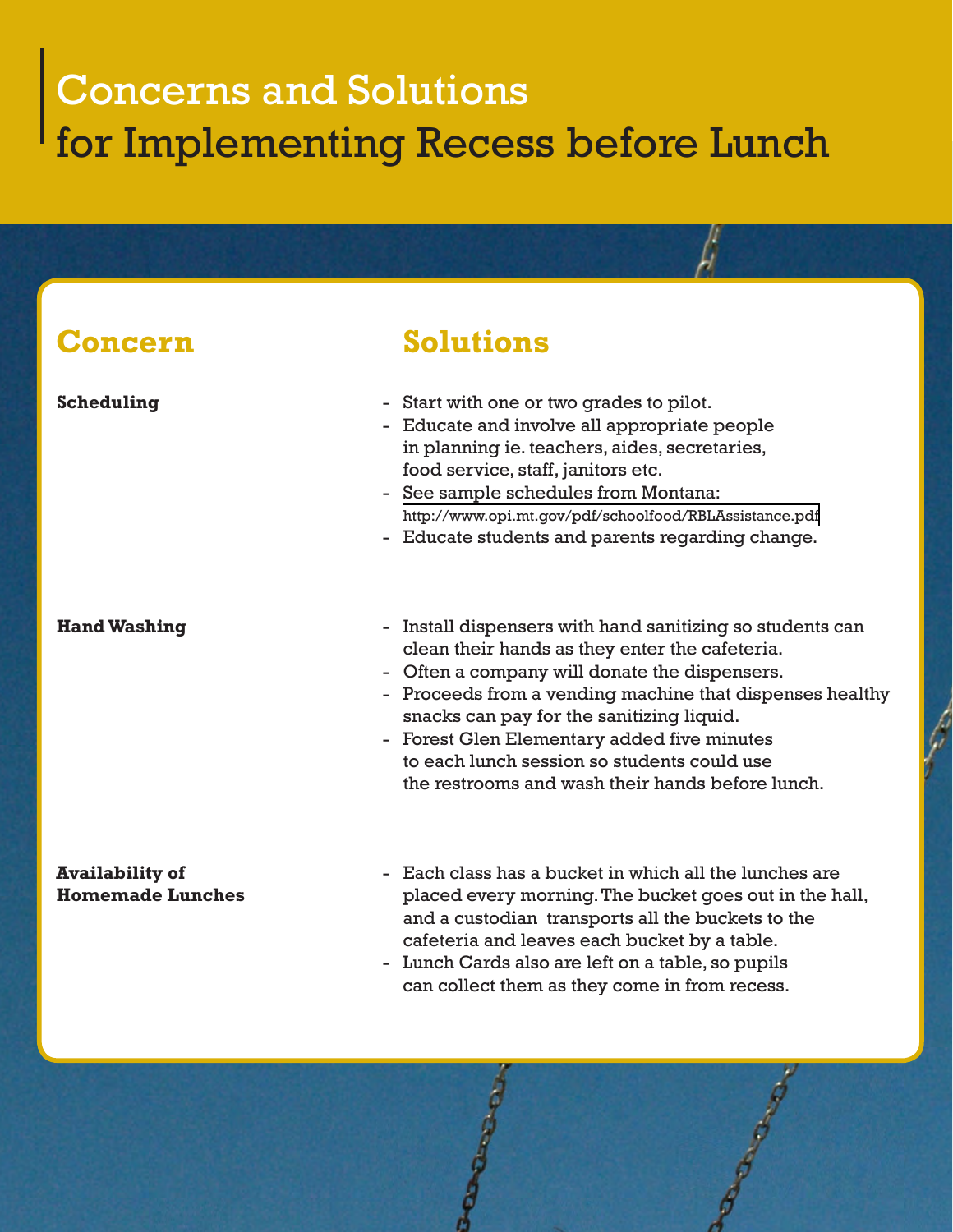# Recess Before Lunch Research

Bergman, E. A., Buergel, N. S., Englund, T. F., and Femrite, A. (2004). The relationship of meal and recess schedules to plate waste in elementary schools. The Journal of Child Nutrition & Management, Issue

Buzby, J.C., & Guthrie, J.F. (2002). Plate Waste in School Nutrition Programs: Final Report to Congress. Retrieved October 20, 2005, from http://www.ers.usda.gov/publications/efan02009/efan02009.pdf

Dennis, N.C., and Maechtlen, A.D., Lunchtime revisited. Recess-first pilot schedule at Bandelier School, Albuquerque, N.M. A study examined food waste, health, behavior, and instructional effects under two different school lunch schedules-a recess-before-lun**ch pilot schedule** was compared to a baseline week when lunch preceded recess. schedules-a recess-before-lunch pilot schedule was compared to a baseline week v<br>Results and outcomes are discussed. Principal Reston, Va.) v. 78 (Sept. '98) p. 55-57.

Montana Team Nutrition Recess Before Lunch Pilot Project Summary – Plate Waste Results, April 2002 – May 2003. (Section 5) http://opi.mt.gov/schoolfood http://opi.mt.gov/pdf/schoolfood/RBLPilot.pdf

National Food Service Management Institute. (2003). "Relationships of Meal and Recess Schedules to Plate Waste in Elementary Schools" NFSMI It<mark>em Number R-71-03,</mark> 2003 (36 pages). Available from [www.nfsmi.org](http://)

Tanaka, C., Richards, K. L., Takeuchi, L. S. L., Otani, M., and Maddock, J. (2005). Modifying the recess before lunch program: A pilot study in Kaneohe Elementary School. Californian Journal of Health Promotion, Volume 3, Issue 4,

White, Patrick. (2003) Reverse Order. School Food Service and Nutrition. Volume 67 (7) 36-42

## Recess Before Lunch Resources

Vancouver Coastal Health Promoting wellness. Ensuring care. http://healthyeatingatschool.ca/wp-content/uploads/play-first-lunch-toolkit-september-2007-kr.pdf

http://docs.schoolnutrition.org/newsroom/jcnm/04fall/bergman/bergman1.asp

http://depts.washington.edu/waschool/components/phys\_ed/docs/AFHKWA\_RecessBeforeLunch.pdf

http://www.education-world.com/a\_admin/admin/admin389.shtml

http://www.peacefulplaygrounds.com/pdf/insight30-recess-before-lunch.pdf

http://www.peacefulplaygrounds.com/pdf/recessbeforelunchslides.pdf

http://www.doe.state.in.us/food/pdf/netrecessstudy.pdf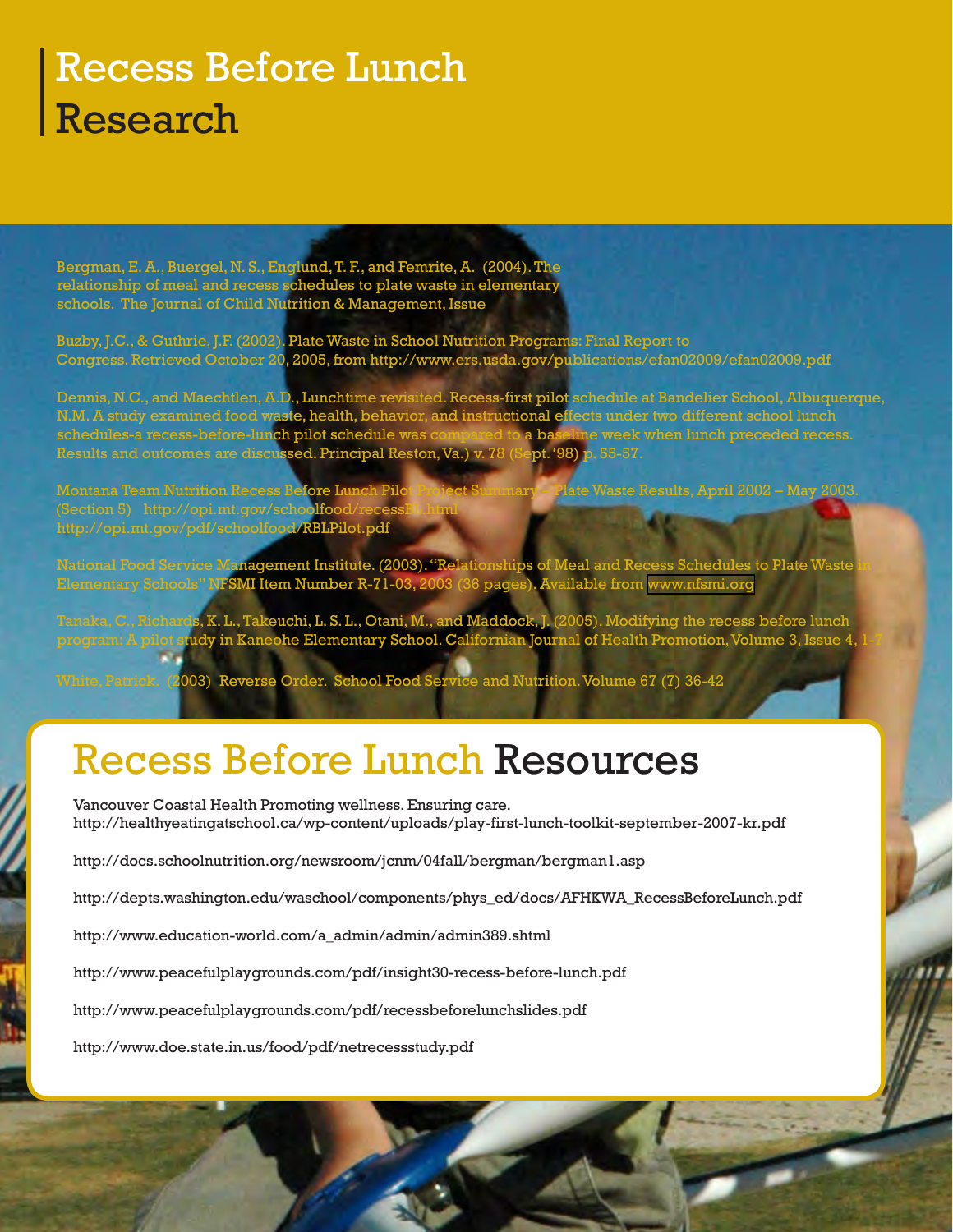# More Resources

### List of Schools Converting to Recess before Lunch

#### **Cincinnati Public Schools**

As of May 2009, 8 schools have Recess before Lunch

#### **Scottsdale, Arizona**

First to convert -North Ranch Elementary now over half of the 31 district elementary schools have converted Contact: 16406 N. 61st Place Scottsdale, AZ 85254 480-367-5810

#### **Indianapolis, Indiana**

Forest Glen International Elementary School, a K-5 school Contact: 6333 Lee Road Indianapolis, IN 46236 317-964-4900 [forestglen@msdlt.k12.us](mailto:)

#### **Montana**

In 2003 over 35 schools throughout the state Pilot schools for Recess before Lunch were Highland Park School in Lewistown, Meadowlark School in Conrad, Valier Elementary in Valier and Central Middle School in Whitefish Montana Team Nutrition Web site at http://www.opi.mt.gov/schoolfood/RecessBL.html

#### **Tacoma, Washington**

McKinley Elementary School Contact: 3702 McKinley Tacoma, WA 98404 253-571-2070

#### **North Vancouver School District**

Contact: 721 Chesterfield Ave. North Vancouver, B.C. Canada, V7M 2M5 604-903-3444 [info@nvsd44.bc.ca](mailto:)